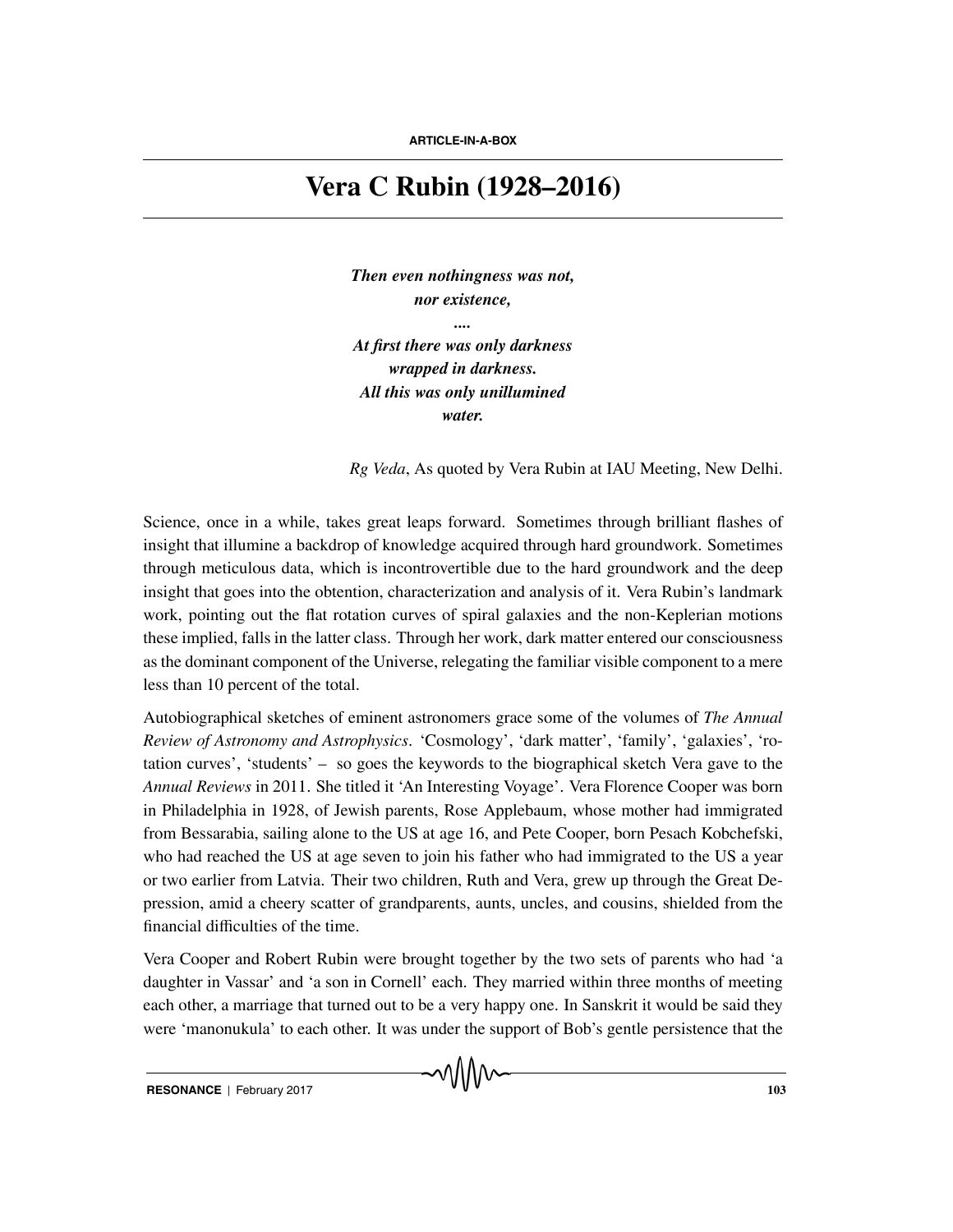mother of the young and growing family, who wanted to learn more, enrolled for a graduate program in Georgetown University. Later on, Bob is known to have arranged his life so that Vera would get good research opportunities at telescopes in the US and Chile. The quality of generous mutual help that constituted the basis of their happy work life balance may be inferred from Vera's own words, quoted below. She had enrolled in the graduate school at Georgetown University, the only university in the area that offered a PhD in astronomy. The classes were taught by eminent scientists located in the area.

*At Georgetown University, all graduate courses were at night. This is how I (pregnant, not driving) got to Georgetown, twice a week from 1952 to 1954. After work, Bob picked up my mother and drove her to our house, she carrying dinner for my father and herself. At our house, she got out of the car and I got in, having fed the child (later children) and carrying dinner for Bob; he ate dinner in the car after I had gone into the Observatory.*

– Rubin V,

An Interesting Voyage, *The Annual Review of Astronomy and Astrophysics*, 49;1, 2011

Robert Rubin studied physics in Cornell University, under Nobel Prize winners Richard Feynman and Hans Bethe, theoretical astrophysicist Philip Morrison, and probability theorist Marc Kac. He completed his doctorate in chemistry under Nobel Prize winner Peter Debye in 1951. His work crossed traditional disciplines of physics, chemistry and mathematics. When researchers at the National Institute of Health (NIH) expressed interest in what he was doing, Rubin taught himself biology and joined NIH. He was a fellow of the American Physical Society and the American Association for the Advancement of Science and president of the Philosophical Society of Washington. He was also a member of the American Chemical Society, the Biophysics Society, the American Mathematical Society, and the Society for Industrial and Applied Mathematics (Patricia Sullivan, *Washington Post*, February 5, 2008). Vera Rubin was a member of the National Academy of Sciences, the Pontifical Academy of Sciences, and the American Philosophical Society. She won the Gold Medal of the Royal Astronomical Society in 1996 – the first woman to be so honoured since Caroline Herschel in 1828, and the US National Medal of Science in 1993 among many other awards and honours. She was the second woman astronomer to be elected to the National Academy of Sciences.

After a BA in astronomy from Vassar (1948) Vera enrolled for her MA in Cornell. Her Master's thesis (1951) explored the deviations of the motion of galaxies from the Hubble flow. She returned to this later in the 1970s. At Georgetown University, with George Gamow as her advisor, Vera worked on the distribution of galaxies, concluding that rather than being distributed uniformly, they clumped together (1954). The subject of large scale structure of the Universe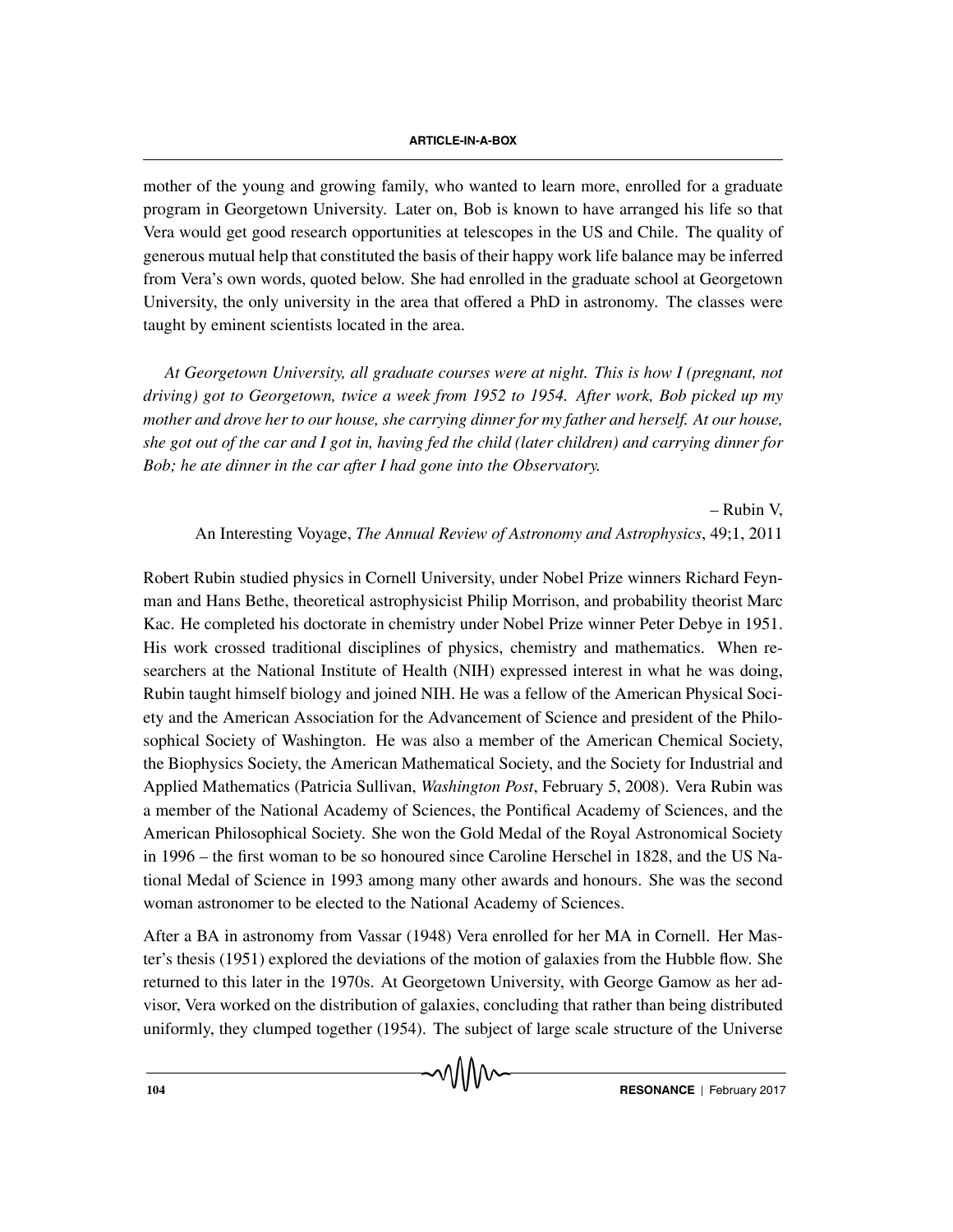was taken up seriously by the scientific community only in the 1970s. Curiously, it was then seen that deviations from the Hubble flow were related to the clumping of galaxies. Defending her thesis in 1954, she was offered a position the very next year by Georgetown University, which she held for the next ten years. Her work in 1962 (along with the graduate students of her statistical astronomy class in Georgetown University) obtained a flat rotation curve for the Milky Way Galaxy. She had used published data on stars distant from the center of the Galaxy. The results were dismissed as probably incorrect or may be the data was not good enough.

In 1965, recognizing that observing was very important to herself, she gave up teaching, and asked for and obtained a job at the Department of Terrestrial Magnetism (DTM) of the Carnegie Institution of Washington, close to where Robert was working. The department had till then been all male! She worked on one-third pay so that she could be home by 3.30 pm when the children would be home from school.

With DTM staff member Kent Ford anxious to test the limits of his image tube spectrograph that cut observing times by a factor of ten, and Vera Rubin anxious to obtain new information on galaxies, the duo went to work, obtaining spectra of many galaxies, plus dozens of quasi-stellar objects, radio galaxies, faint blue objects, and planetary nebula and published nine papers by 1968. By then, the field of studying large scale motions in the Universe was becoming very competitive, and realizing that she wanted to do astronomy in a less competitive atmosphere, Vera decided to complete her study of the nearby Andromeda galaxy and obtain its rotation curve.

In an initial try, for identifying emission regions for this purpose, they observed one night in -20<sup>o</sup>C temperatures at the US Naval Observatory Telescope in Arizona, but were frustrated in their attempt. Winding up in the morning, they were fortuitously guided by astronomer Gerald Kron to the magnificent plates of the Andromeda made by Walter Baade in the 1940s using the 100-inch Mount Palomar telescope. After identifying the locations of the emission regions and three guide stars for each, observations were made at the Kitt Peak and Lowell Observatories, mostly blindly since the spectrograph could record spectra of emission regions and stars which the telescope could not see. The positions of three guide stars would be worked out precisely earlier, the final arithmetic done with freezing hands under a weak light at the telescope, and the telescope slowly turned to get the invisible emission region at the exact center of the field. The DTM spectrograph was carried back and forth by truck between the two observatories, the Native Americans employed at the observatories commenting that "there must be a better way to make a living". Measurements were made using the DTM Mann two-dimensional measuring machine.

Rubin and Ford obtained a flat rotation curve for Andromeda too, out to 24 kilo parsec from the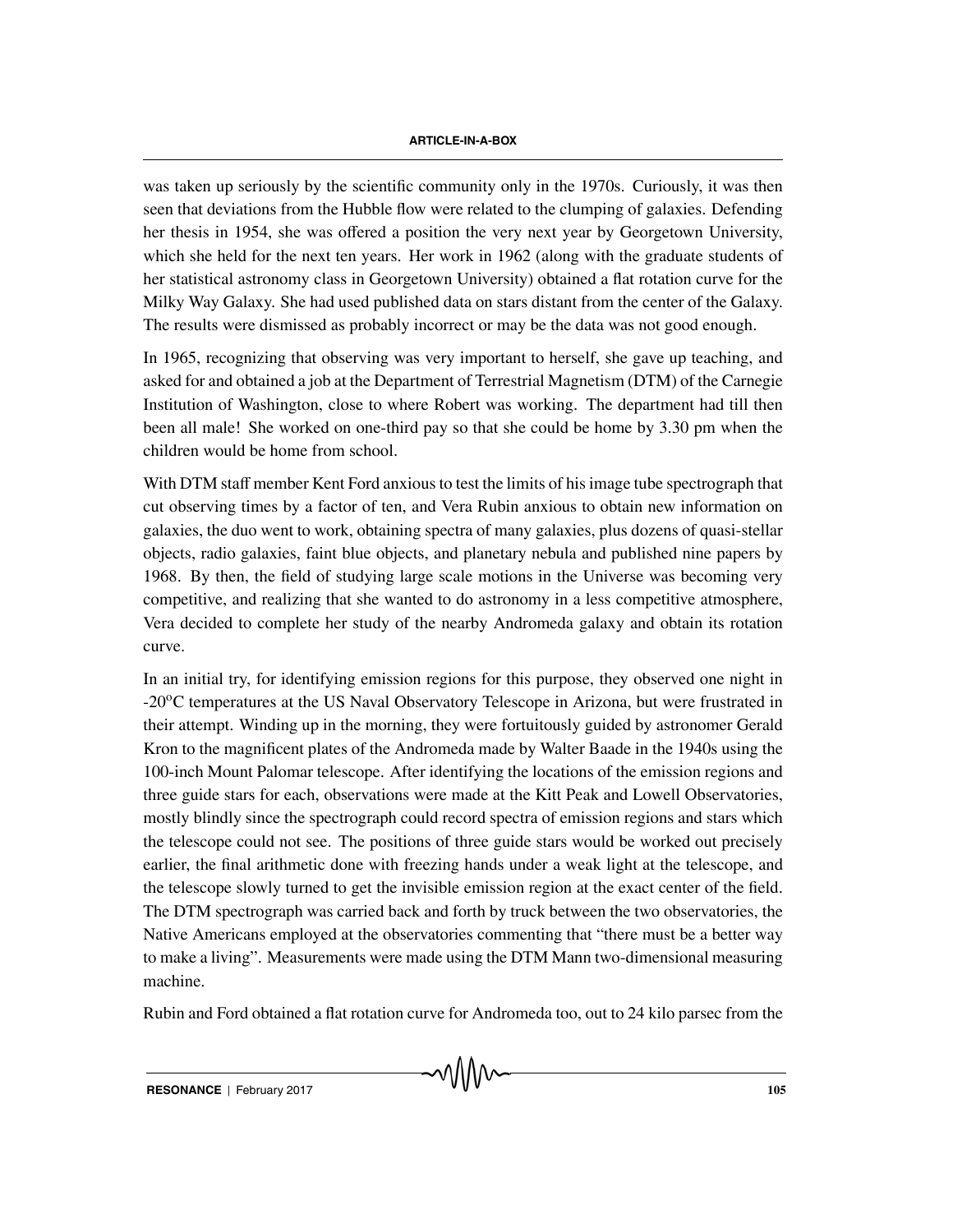center, and calculated that the mass contained within a radius was increasing with the radius. The currently popular explanation for this is that dark matter is smoothly distributed throughout the galaxy such that the mass increases linearly with distance; the matter obeying Newtonian gravity. There still is no direct observation as to what dark matter exactly is. The landmark paper was published in 1970 in the *Astrophysical Journal*. This rotation curve gained a little more attention than the first one she got. It was followed up by 21 cm observations which revealed the same flatness for the rotation curve out to a distance one-and-a-half times more than what Rubin and Ford could get in the optical. Although Babcock in 1939, Oort in 1940 and Mayall in 1951, had each put forth suggestions that galaxy observations suggested that new dynamics / matter with high mass to light ratio needed to be thought of, Vera's observations were not taken seriously. Dark matter obeying conventional gravity, as the curious 'something' which gives rise to this curious rotation that is inconsistent with our expectations regarding the behavior of galaxies, would become a legitimate subject of study only by the mid 1980s! It must be one of the more interesting quirks of human history that a fundamental discovery of cosmic gravity was made from the Department of Terrestrial Magnetism!

Vera, who was sure of her data, went on to observe more and more spiral galaxies. They all consistently showed similar flat rotation curves, reiterating the mystery that has since been called dark matter. And more than half a century after her discovery, matters continue to remain dark regarding this dark matter which suffuses our thoughts regarding the Universe. Matters continue to remain dark in the case of dark energy too, the mysterious 'something', which, may be due to the past experience with dark matter, was readily prescribed as the cause of the 'accelerated expansion of the Universe'. An acceleration in the expansion of the Universe was proposed to understand the unexpected faintness of Type Ia supernovae hosted by galaxies with high redshift (see Patrick Das Gupta, *Resonance*, Vol. 17, No. 3, pp 254–273, 2012). Dark energy, theoretically designed to be repulsive, when it starts dominating the scene, overcomes the mutual gravitational attraction of matter and produces acceleration in the expansion of the Universe. Thus dark energy became the curious something which gives rise to the curious acceleration that is inconsistent with our expectations regarding the behavior of the Universe. The superb data on Type Ia supernovae, acquired with sophisticated telescopes on the ground and in space, and using new digital imaging sensors were processed and analysed using powerful computers by two separate teams. The results, announced within weeks of each other in 1998, was graced with the award of the Nobel Prize in Physics for 2011, to Saul Perlmutter, Brian P Schmidt and Adam G Reiss "for the discovery of the accelerating expansion of the Universe through observations of distant supernovae". It was widely felt that if dark energy deserved a Nobel Prize within a few years, there was no reason why dark matter should not be considered for one, at least after 30 years!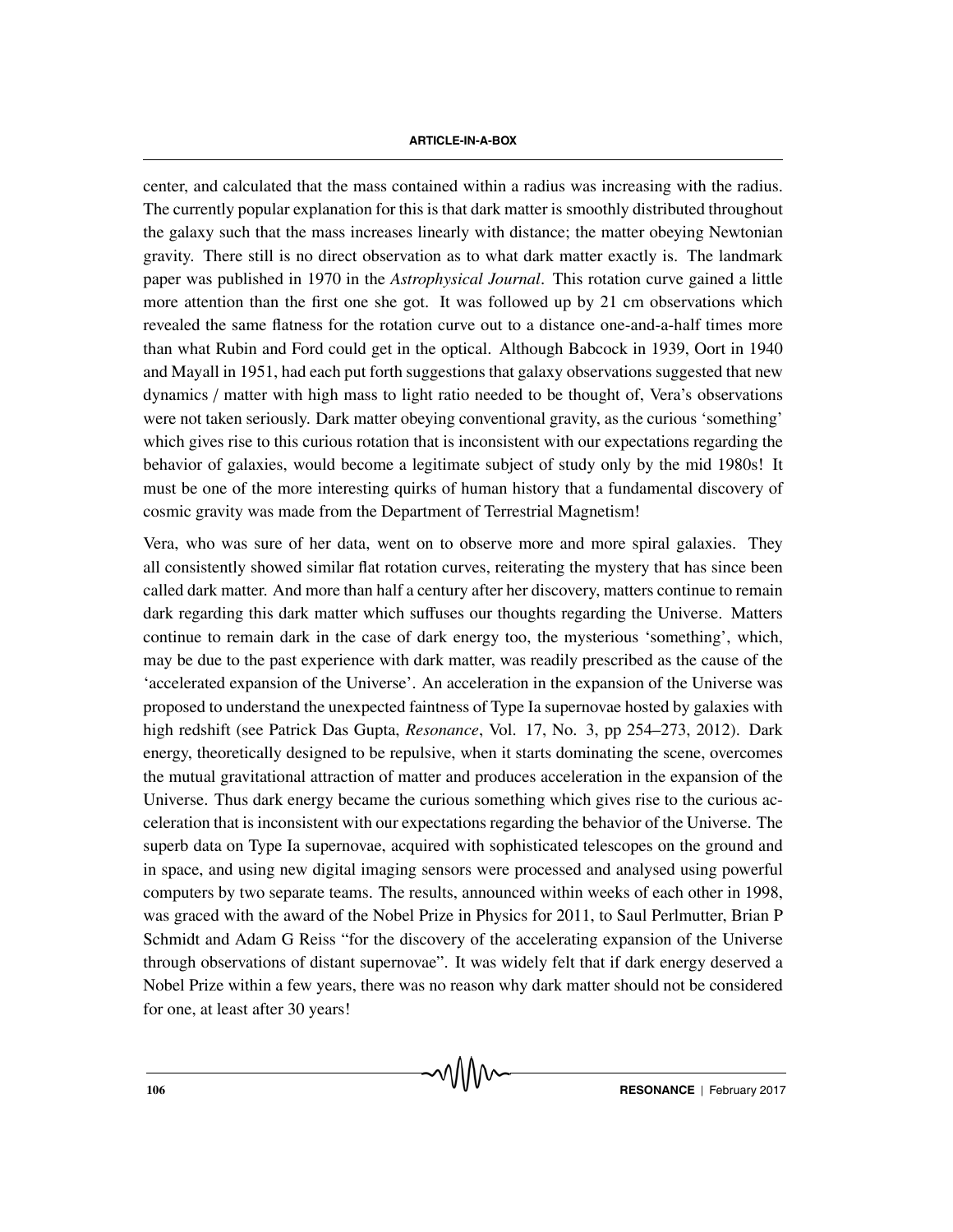In a long career, Vera had observed galaxies, looking at their own motions as well as characterizing the motions within them. She observed unusual and interesting galaxies too, while continuing with her observations of rotation curves. In 1973, with daughter Judith Rubin joining in, Vera had returned to the study of the cosmological motion of galaxies (Rubin V C, Ford W K Jr, and Rubin J S, *Astrophysical Journal Letters,* 183, L111 (1), 1973). Rubin, Ford and Rubin (RFR) published data that seemed to suggest an anisotropic expansion of the Universe. This was called the Rubin–Ford Effect. The RFR data was however, later shown to reflect an inhomogeneity in the galaxy distribution in the region of their sample of galaxies (Fall S M and Jones B J T, *Nature,* 262; 457, 1973). At the age of 63, she discovered cospatial counterrotating stellar disks. Years before her discovery, Alar Toomre (*Astrophysical Journal*, Vol.259, pp.535–543, 1982) had discussed counter-rotating galaxies as 'elegant curiosities' that would require 'considerable care to notice, let alone measure', and Donald Lynden-Bell's first paper had theoretically turned around half the stars in a galaxy, and checked whether it would be stable! Vera studied polar ring galaxies pointing out that the equality of stellar speeds at equal distances from the centre of the galaxy, along the disk and along the polar ring, suggested spherical symmetry of the halo mass distribution. She studied resonance rings in ring galaxies. The dynamical problems involved in the formation of such kinematic curiosities, like disk merger without disk destruction, the formation of polar rings and/or counter-rotating stellar disks in triaxial halos, etc., became subjects of intense study later (see for example Sridhar S and Touma J , *MNRAS* , 279, 1273, 1996).

Rotation curves were observed out to far distances from the galaxy centre to characterize the halo mass distribution as well as to look for any connections of the luminous mass distribution with that of the halo. Massive black holes at the centers of galaxies were explored by observations of circumnuclear rotation. In fact an article in *The Annual Review of Astronomy and Astrophysics* by Sofue and Rubin points out the multiple uses of rotation curves.

...*kinematic tracers, in relation to galaxy properties, such as Hubble types, activity, structure, and environment. ...Rotation curves are tools for several purposes: for studying the kinematics of galaxies; for inferring the evolutionary histories and the role that interactions have played; for relating departures from the expected rotation curve form to the amount and distribution of dark matter; for observing evolution by comparing rotation curves in distant galaxies with galaxies nearby.*

– Sofue Y and Rubin V, Rotation Curves of Spiral Galaxies,*The Annual Review of Astronomy and Astrophysics*, 39;137, 2001.

It was aptly pointed out by science writer and geophysicist Mika McKinnon in a tweet that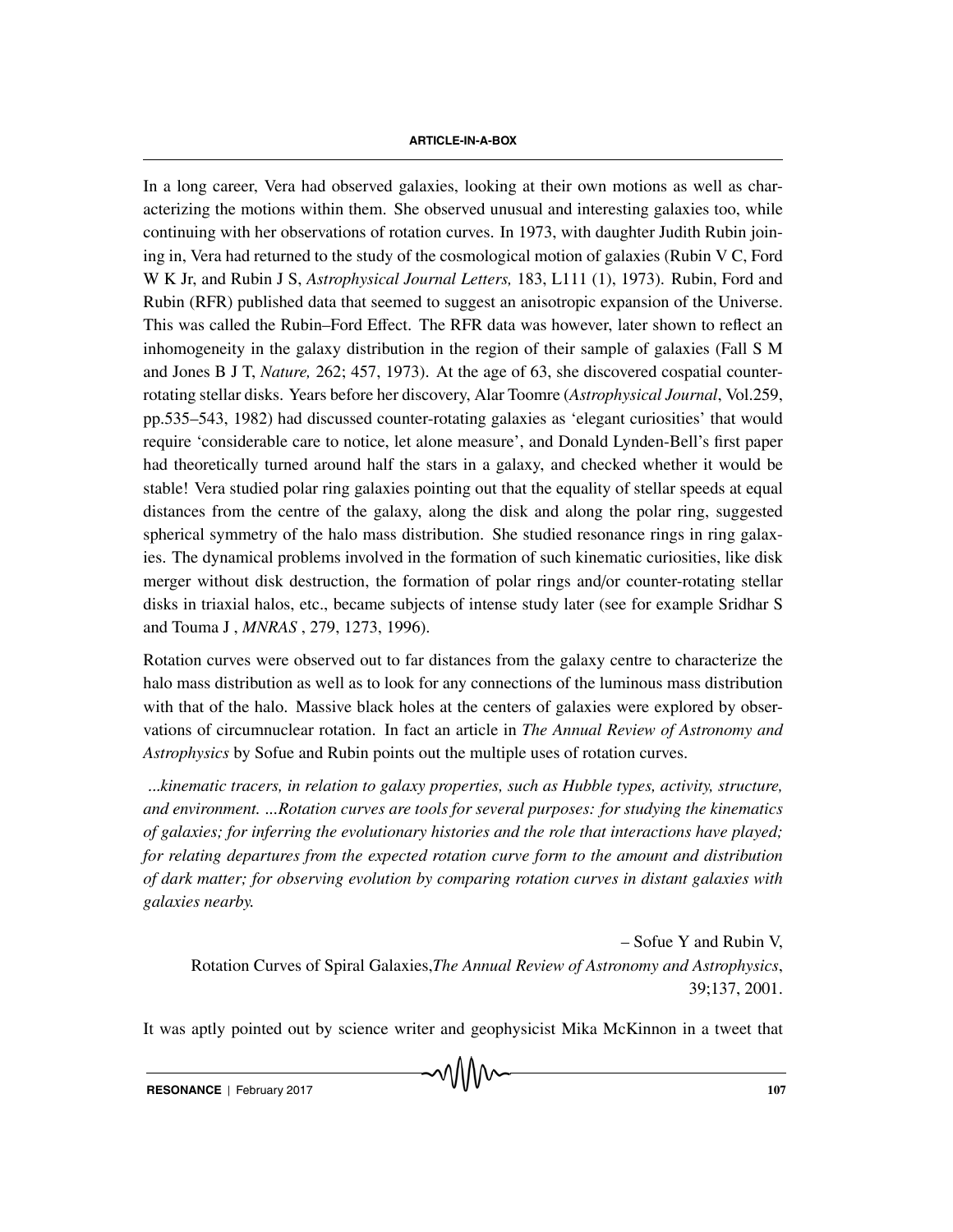"she made science kinder and the culture of research more human". She made an inalienable space for women in science, outliving and countering the derogatory comments her high school physics teacher made about women in science. We are lucky that she didn't pay heed to his caution "you should do okay as long as you stay away from science", when she told him that she had gained a scholarship to the very selective Vassar College for women. After her BA in astronomy from Vassar, she had wanted to enrol into graduate school in Princeton, but couldn't because women weren't allowed into the graduate astronomy program there (the restriction was lifted in 1975). She presented her Master's thesis, done in Cornell, on the clustering properties of galaxies, at the Haverford meeting of the American Astronomical Society (AAS). Her parents drove the young family, which included a newborn baby, from Washington DC to Ithaca, and then across the snowy New York hills. The chairman of her department had in fact offered to present the paper for her, but, in his own name since she would be having her newborn baby, and anyway she wasn't a member of the AAS! She was the first woman who was formally authorized to observe at Palomar in 1965. The male astronomers had felt delicate about accommodating a woman in the telescope building. With good humor, she did away with the need for the restrictions that were put on access to the floor she was accommodated in, by sticking the cut out of a skirted woman to the door of the toilet on her floor. The building used to be referred to as the 'Monastery'! She was a mentor and a role model for generations of women scientists. Vera persistently and continually pointed out, and strove to get corrected, the inequality with which the scientific community treated the women among them.

Her life was enriched by friendship with all the major astronomers of the day starting with Jan Oort, Geoffrey and Margaret Burbidge to physicist John Bahcall, and Carnegie trustee William T Golden. In turn, she enriched the life of various students who had come to her at DTM and elsewhere during interactions – Sandra Moore (later Faber) as summer student going on to become University Professor and Chair of the Astronomy and Astrophysics Department, University of California, Santa Cruz, Sandro O'Dorico later going on to design big telescopes at the Max Planck Institute, Deirdre Hunter who joined Vera as a postdoctoral fellow and later became an astronomer at the Lowell Observatory, to name a few.

Vera Rubin had started tracking the revolutions of the celestial orbs as a young girl, watching the wonder of the diurnal and annual motion of the stars, through the northern windows of the bedroom she shared with her elder sister. At age fourteen, she had started taking star trails with the telescope she had built with the help of her father. The art of science lies in asking the right questions and then trying to find the answers for them. Starting as a child, watching the moon sitting steadily at the window of the bus she rode home from her grandparents and asking "how does the moon know that we are going home?" she asked questions of nature that thrilled her all along the interesting voyage that lasted 88 years. The questions with which she